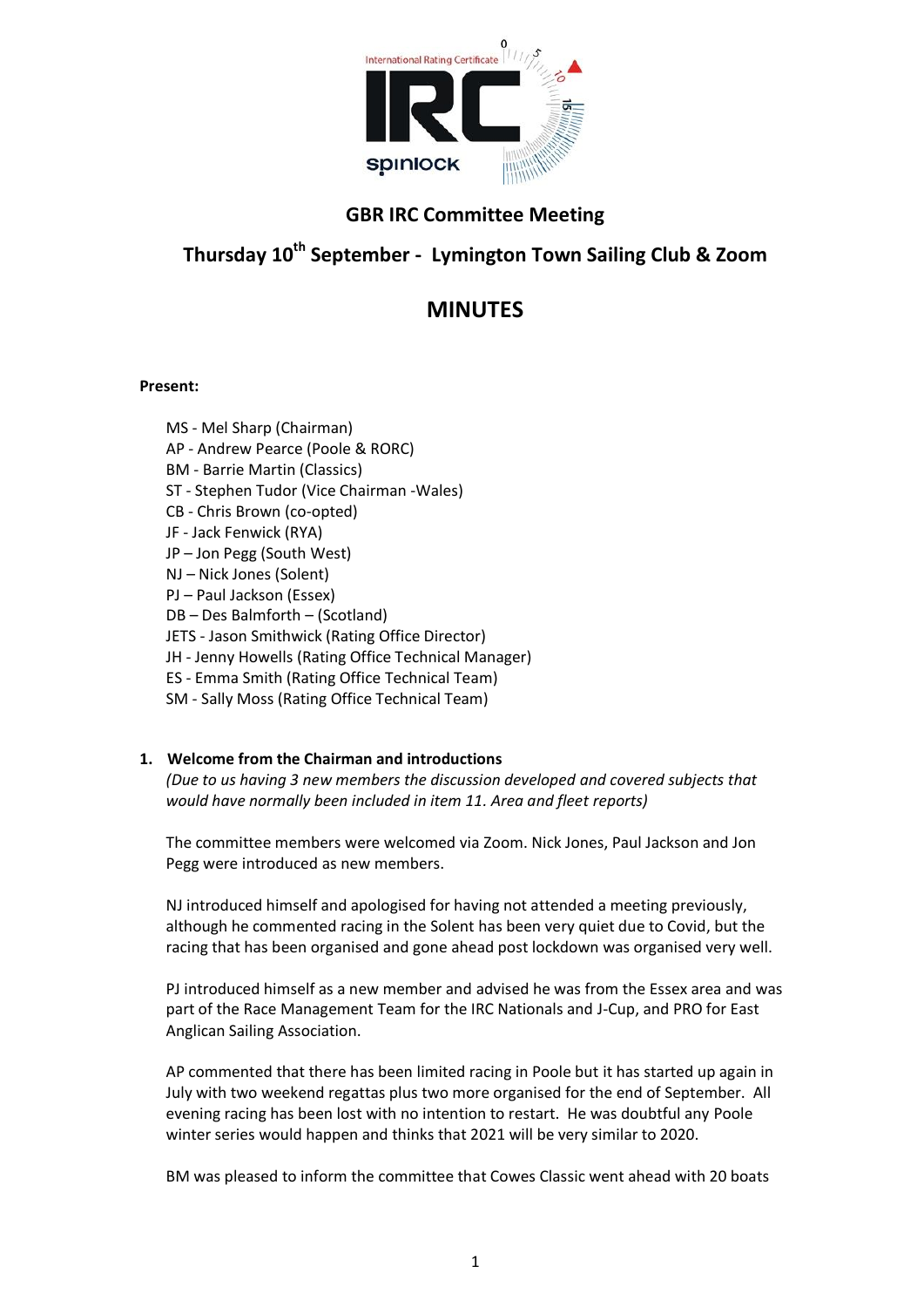taking part and was successful under the new guidelines.

JP introduced him himself, based in Plymouth and currently running a sail loft. He is proactively trying to get racing/sailing going within Plymouth and surrounding areas. The usual scenario of Clubs racing in different ways remains a problem but he feels Covid has been a positive in that respect as everyone has joined together.

JF said that a lot more families are now sailing together due to Covid-19 which is a short term positive, and reports there has been a lot more club level activity with the maximum 6 crew requirement.

PJ made it clear that in Essex if anyone did not have a valid 2020 rating they were not allowed to race under IRC and were then made to race local handicap, in response JETS explained that using an invalid IRC cert is not allowed and is unfair on those who hold a current one. There had been instances of clubs initially offering to accept lapsed certificates but who had subsequently requested 2020 certificates.

ST said that the Welsh Championships checked every entry to check they had 2020 certs and if they had not revalidated they were helped very quickly to get a valid IRC cert.

BM expressed a concern within the Classic Fleet that fully crewed boats always do better and there was lots of discussion amongst crew about crew number. AP agreed and wondered if there could be an option for two certs between cruiser and racers. JETS explained that clubs are permitted to control crew number in the NOR and trying to define between a cruiser and a racer and a sportsboat would be very difficult. AP thinks there is a clear misunderstanding regarding crew number and that maybe the Rating Office needs to make it clearer, JS agreed that an article would be added to our next newsletter. (ACTION R.O.)

## **2. Apologies for absence**

David McGough, David Murrin, Des Balmforth, Richard Babbe, Simon Britten, John Stewart, Richard Woof, Stephen Parry, Laurence Mead, Paul King, Ian Macdonald, Eddie Warden-Owen, Chris Stone, Janet Grosvenor.

## **3. Committee membership**

MS advised that we are always proactively looking for new members, and we are currently seeking someone to represent Sussex area.

**4. Minutes of the meeting of the GBR IRC Committee Thursday 14 September 2020 a)Agree the minutes**

The 2019 the minutes were signed as an accurate record. There were no matters arising that were not covered elsewhere on the agenda.

## **b) Matters arising**

 The proposal to remove Endorsement if a boat changes ownership was decided against due to the extra cost and workload for owners. Due diligence is done by the rating office when processing certificates.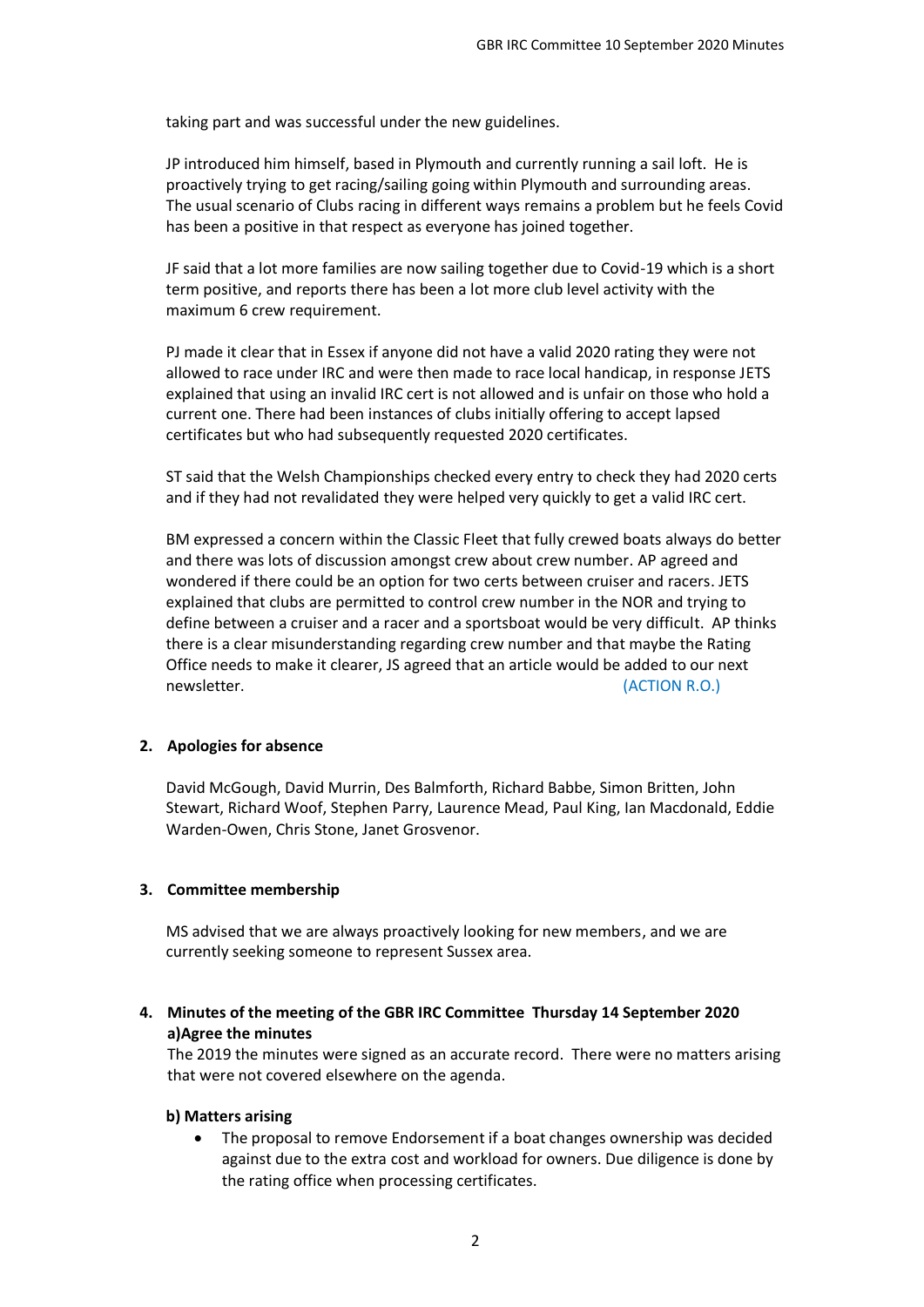- Sail stickers are still being reviewed. A new IRC certificate format showing IHC serial numbers in 2021 was confirmed
- All contact details for Committee Members have been added to our website.
- SER Scheme is still limited to just 6 events and this year. RTIR was the only event using it but unfortunately the event was cancelled. We will continue to limit the SER scheme as it doesn't promote participation in IRC
- Panerai has been removed from the Sponsor name from the Classics events.

## *CB joined the meeting*

## **5. GBR Rule Authority (Rating Office) Annual Report**

JETS highlighted that Covid 19 had dominated IRC certs which has resulted in both IRC certs and income being down, although in the UK the South Coast is the main area for racing when the guidelines changed.

IRC numbers were more affected in the Mediterranean especially in France where it has been against the law to sail at all.

It was noted that certificate numbers in August were greater than usual due to racing starting up later in the season. A 25% discount on certificates was offered in August to promote the restart of sailing, this is not the rating office usual policy.

The Advocate scheme continues to work well and owners enjoy having an advocate to talk to on a one-to-one basis and to guide them through applications and queries. Other member of the committee agreed with this and said they also have received positive feedback about this scheme.

Weighing and measurement has been quiet, again due to Covid but it is picking up later in the year as sailing restarts.

The Government furlough scheme has been used within the office and continuing, which has been a great help.

#### **6. IRC Incentive and Support Schemes a) IRC Advocate Scheme**

IRC Advocates are those who are in clubs and co-ordinating applications within the Advocate Scheme. We held a very successful Advocate conference February 2020.

## **b) Single Event Ratings (SERs)**

SERs continue to be limited to 6 specific events. There is no intention of adding more clubs to the list.

## **7. Development of IRC**

## **a) mid-level club racing and b) IRC and UK rating systems**

JETS confirmed there had been a slight upturn in VPRS, mainly due to the pricing at £20 a cert. The Committee were asked for their thoughts on VPRS.

JP said that VPRS has been around in Plymouth mainly for 2 or so years and promoted by two people who make it very apparent they are against IRC mainly due to saving money.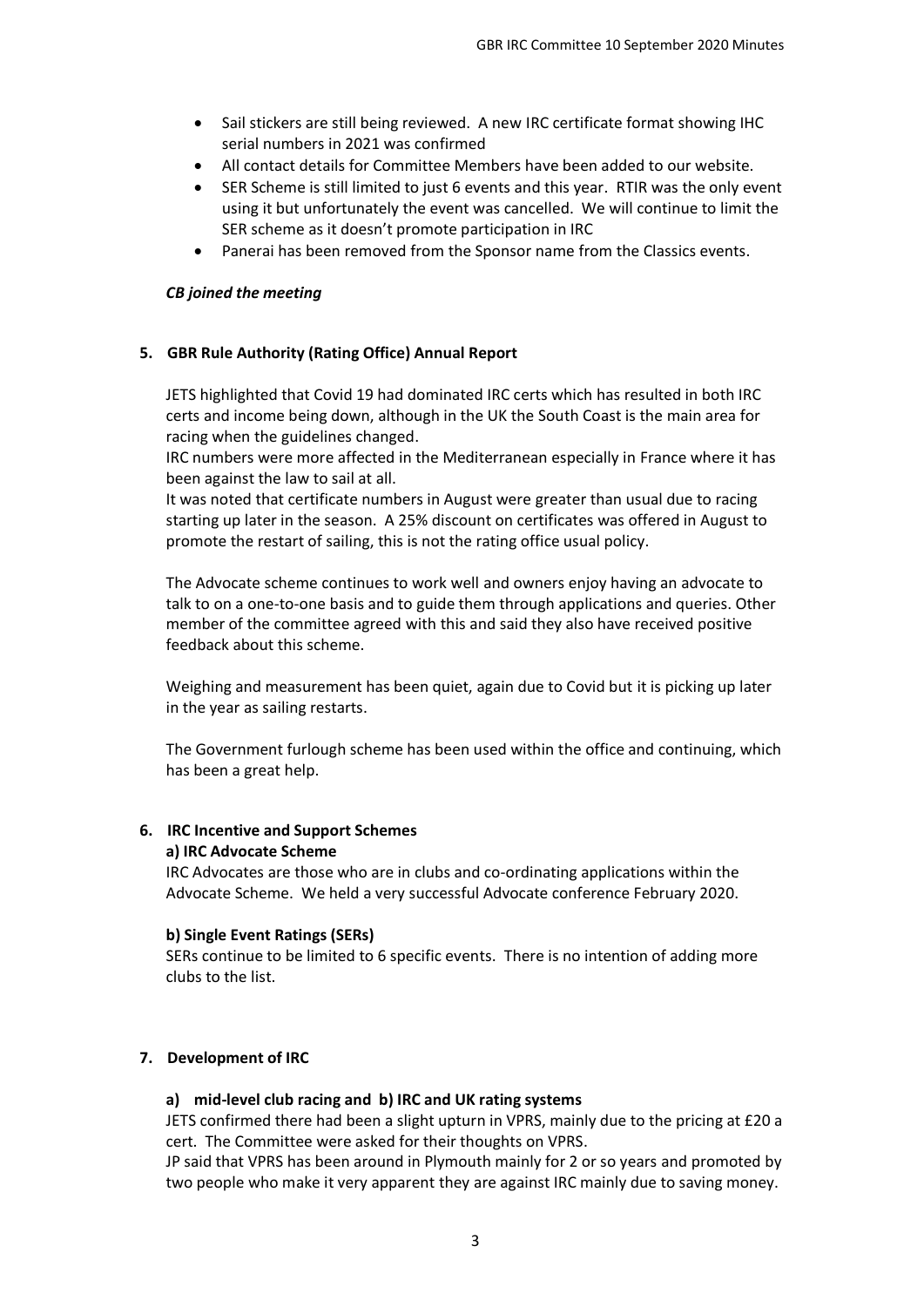VPRS believe their system to be fairer to Sportsboats ie Hunter 707s.

One of the advantages to VPRS is that all their certs and data can be viewed online and the question was asked if IRC/Rating Office should do the same. The reason for not publishing all the data is the risk of regression to the formula which is unpublished.

JETS agreed that policing the sport is important so maybe opportunities to publish some data (for example sail data) could be an option.

MS it is important for clubs to have boats certs readily available for other boat owners to see.

AP advised that VPRS is a hotbed in Poole especially this being where VPRS originated from. It was suggested that Ruth Kelly, the creator of VPRS may not be able to continue with the administration due to personal reasons so this could be a good opportunity for IRC.

ST suggested that no intermediate system was needed if the introductory system (NHC) could be improved. JF felt that NHC is being treated as a rating system but it is not, it is a handicap system.

JETS confirmed that Regional Championships are so important for IRC. Poole have put in a great proposal for the National Championships in 2022, MS agreed it was a good idea for it to move to Poole.

It was agreed that a variety in course types is required, though some members did express a preference for windward-leeward courses.

## **c) Promotion and development of IRC in the UK**

Everything is a promotional opportunity. Fewer people travel to events now so club/harbour racing should be promoted. Small, local events are popular. Grass roots racing also needs performance handicaps such as NHC and a closer link with IRC would be beneficial.

#### **8. IRC Championships 2020 & 2021**

#### **a) General review of Championships**

JETS listed events that were cancelled due to Covid. The Shanghai Cup in the Bristol Channel has been rescheduled for September.

#### **b) 2021 Dates and Events**

The following events were approved

- East Coast Ramsgate  $23^{\text{rd}}$   $25^{\text{th}}$  July 2021
- National RORC Cowes  $18<sup>th</sup> 21<sup>st</sup>$  June 2021.
- Southern AP noted that Weymouth would be applying for 2021 although ES confirmed no application received yet – RW to be contacted (DONE)
- South West Torbay's event did not go ahead this year so they Bob from Torbay Yacht Club was discussing with the other clubs in the SW rotation to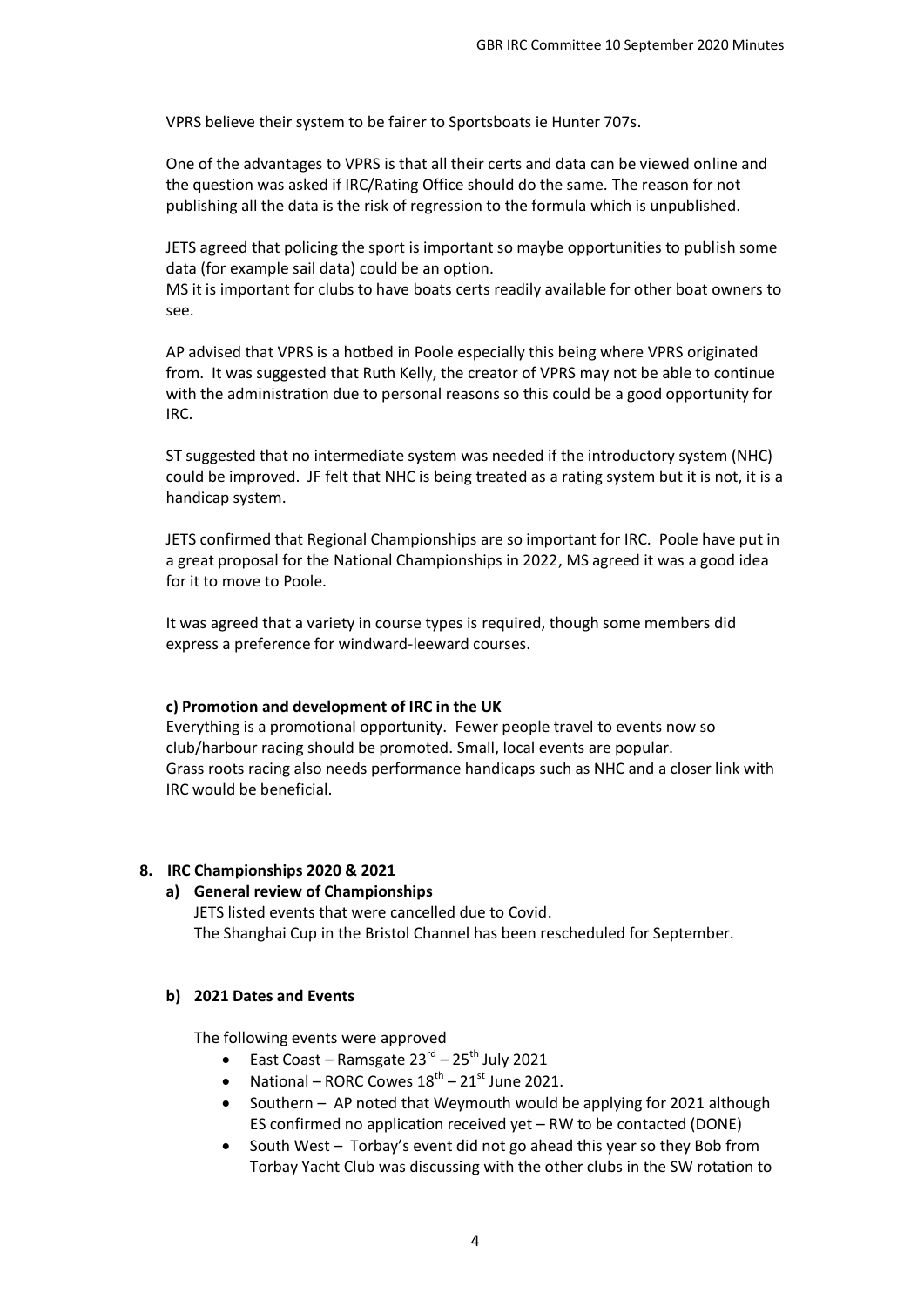request to hold the event in 2021

- Inland Windermere winter series.
- Welsh National Pwllheli (Celtic Regatta) 2021 & 2022 event approved in 2019's meeting.
- Double Handed RORC DH Nationals Cowes  $18-19^{th}$  September 2021

JETS suggested we should encourage applications 2 years in advance

#### *Des Balmforth joined the meeting*

**c) UK Nationals – format and location** Discussed above in 7.(a) Development.

#### **d) Guidelines and suggestions**

JETS pointed out the published **Race Management Guidelines** that include advice on course types and other aspects to take into account: <https://ircrating.org/irc-racing/race-management/>

JF offered to include information about the Race Management Guidelines in the 'clubroom' newsletters to RYA clubs, this offer was gratefully accepted. (ACTION JF)

#### **9. Rule changes to IRC**

JETS told the committee that the IRC Technical Committee have been busy exploring code zeros, whisker poles, large roach headsails and multiple headsails but were not yet at the stage for any rule changes.

There has been a lot of talk about autopilots but there is no plan to account for them in IRC rating in the near future. It was confirmed that although IRC rules allow autopilots by amending RRS 52 Manual Power it is best for clubs to be specific in their NOR/Sis.

#### **10. Meetings and Submissions**

- **a) IRC Submissions to World Sailing** No IRC submissions. JETS advised that he was attending the World Sailing but and the meetings would be fully digital.
- **b) Proposals from the GBR IRC Committee and any Submissions to the IRC Congress** No proposals.
- **c) IRC Congress**

The committee were informed that date of the IRC Congress is the  $17<sup>th</sup>$  October and was due to be hosted in London but is now being hosted digitally from Lymington.

**d) GBR Report to the IRC Congress – 17-18 October**  As reported under item 5.

#### **11. Area and fleet reports – reports received before the meeting**

To note the reports received: Andrew Pearce Poole Simon Britten Bristol Channel